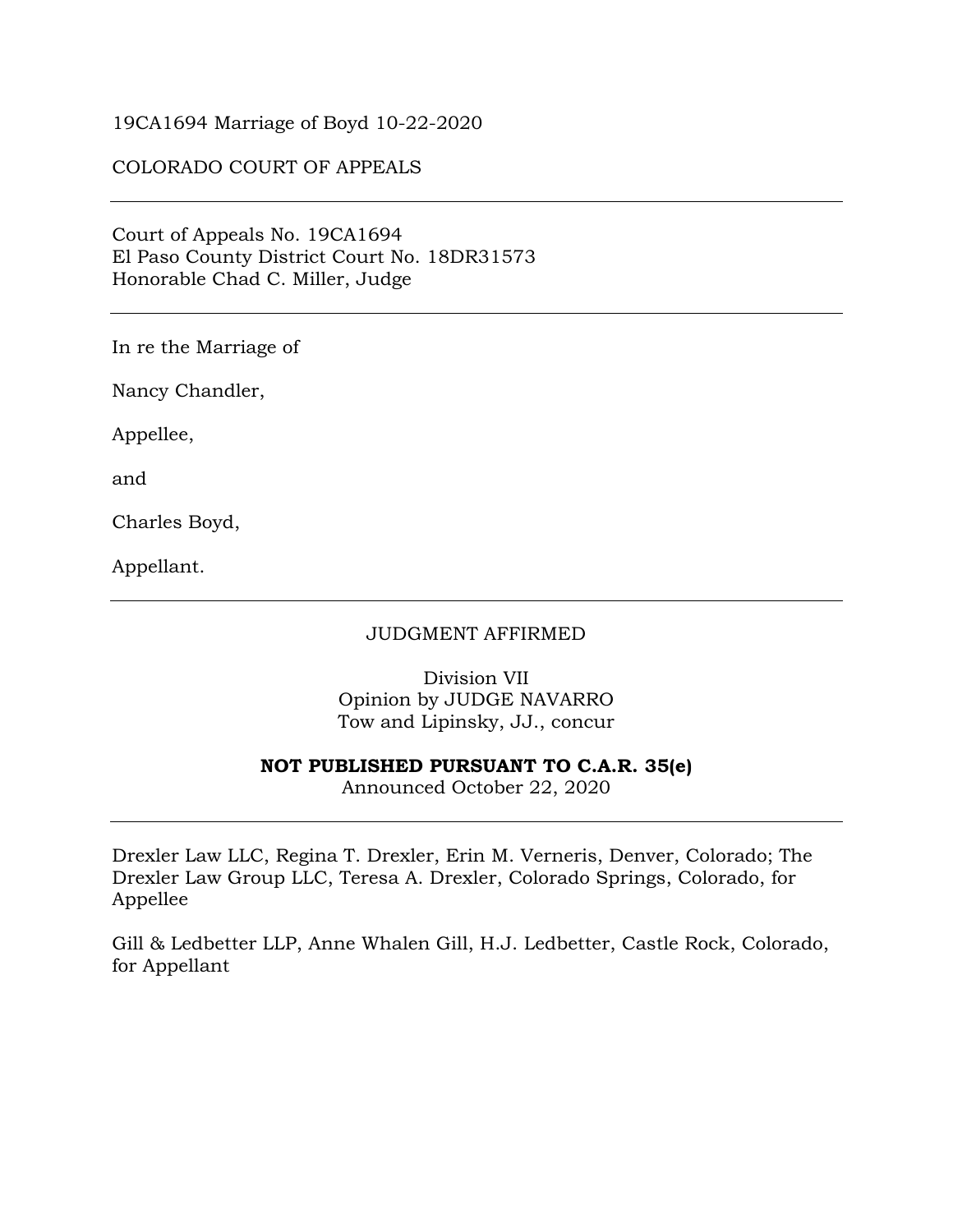¶ 1 In this proceeding to dissolve the marriage between Charles W. Boyd (husband) and Nancy E. Chandler (wife), husband contends that the district court erred in its classification and allocation of an investment account and a home. We disagree and therefore affirm.

## I. Background

**The 2** Wife was previously married to Lance Chandler, and they had two daughters. As part of a marital settlement agreement that wife and Mr. Chandler filed in contemplation of divorce, Mr. Chandler agreed that "[a]s additional child support, and as security for future child support," he would maintain a life insurance policy "established for the benefit of the minor children or [w]ife." Wife testified that this provision was meant to ensure she would have sufficient money to care for their two daughters.

¶ 3 Wife married husband in 2007. Six years later, Mr. Chandler died. Wife received \$2,388,000 in proceeds from Mr. Chandler's life insurance policy. Wife placed them into an investment account (4500 account), naming husband as a joint owner. The initial deposit was the only source of funding for the 4500 account; neither party contributed to it during the marriage. Only wife took money out of the 4500 account.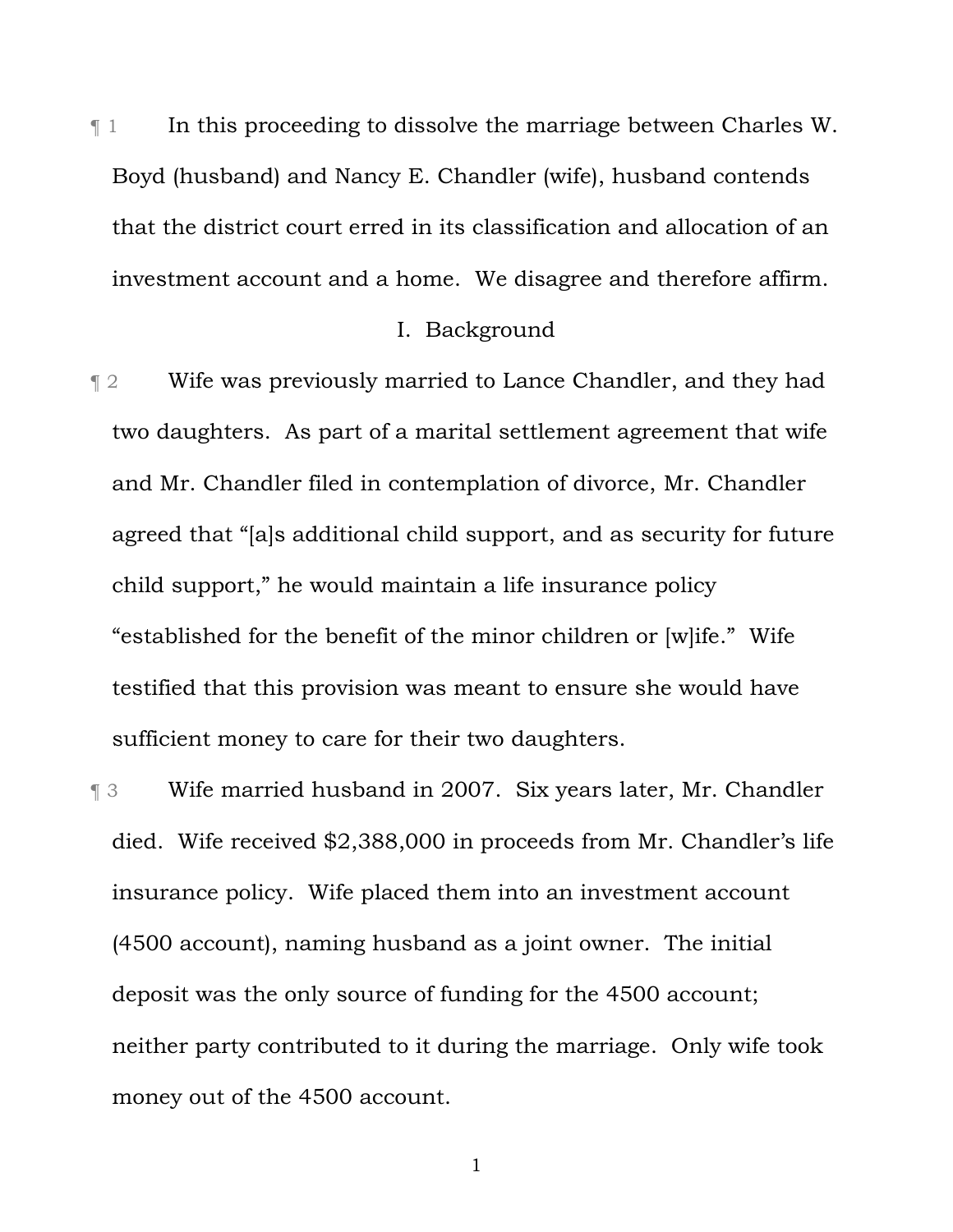¶ 4 Wife received \$10,000 per month from the 4500 account. She put those monthly payments into the parties' joint checking account, from which she would pay marital expenses and her daughters' expenses. She also withdrew \$362,743.90 from the 4500 account to purchase a home for herself after the parties' separation (Farrier home). Wife closed the joint checking account after filing the dissolution petition.

¶ 5 The parties disputed the characterization of the 4500 account and Farrier home, and husband's spousal maintenance request. The parties stipulated to the division of all other assets and debts and that each would pay for their own attorney fees.

¶ 6 As final orders, the court adopted the parties' stipulation; found that wife established by clear and convincing evidence that the 4500 account was her separate property; did not address the characterization or allocation of the Farrier home because it was purchased with wife's separate money; and awarded husband maintenance.

# II. 4500 Account

¶ 7 Husband contends that the district court misapplied the law and failed to make sufficient factual findings supported by record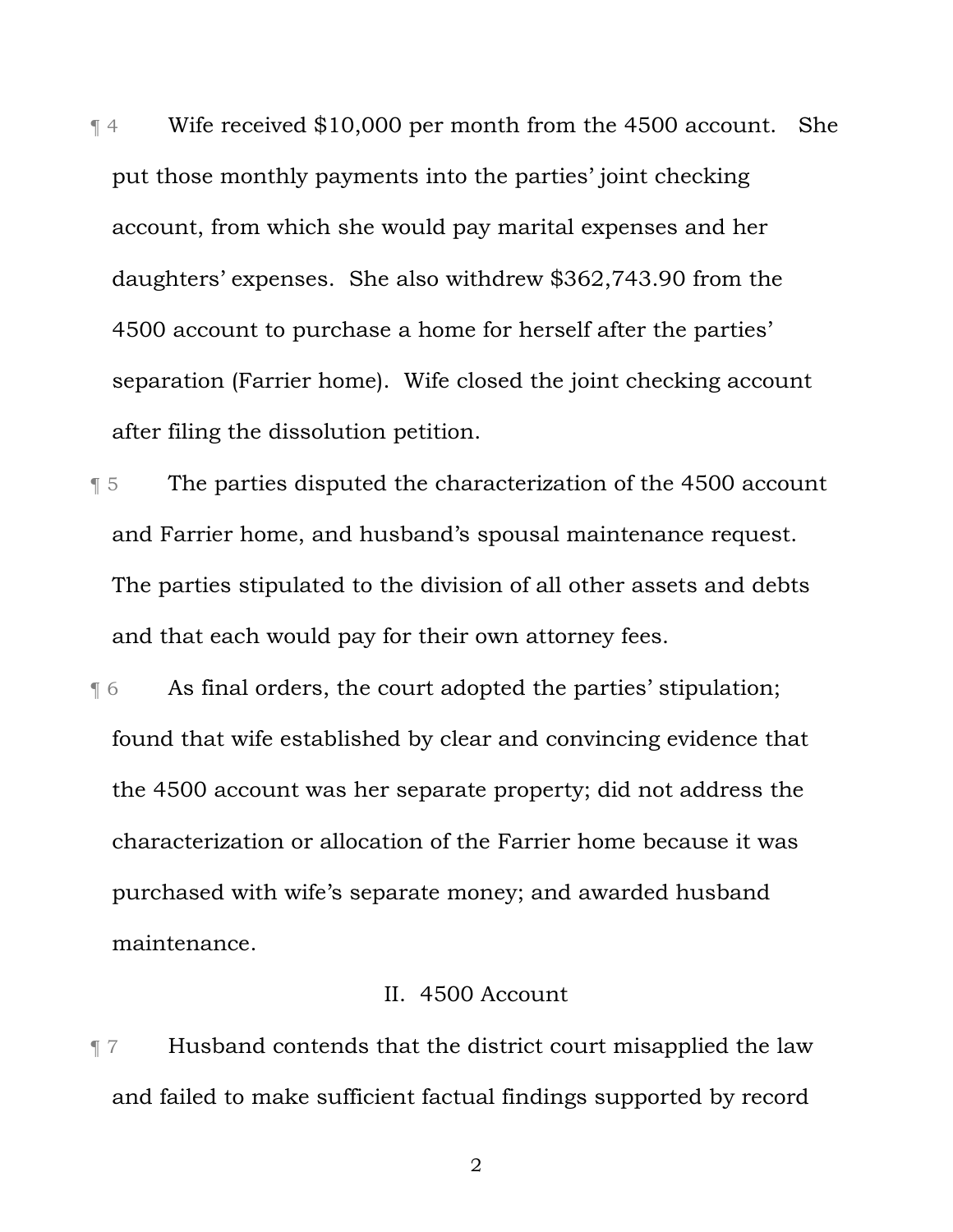evidence when the court characterized the 4500 account as wife's separate property. We disagree.

# A. Applicable Law

¶ 8 When dividing a marital estate, a court first determines whether an asset is marital and subject to division or separate and shielded from division. *In re Marriage of Corak*, 2014 COA 147, ¶ 9; *see also* § 14-10-113(1), C.R.S. 2019 (court sets apart each spouse's separate property and divides marital property).

- ¶ 9 Marital property generally includes all property acquired by either spouse during the marriage. *Corak*, ¶ 11. Marital property does not include property acquired by gift, bequest, devise, or descent; and property acquired in exchange for property acquired by gift, bequest, devise, or descent. § 14-10-113(2)(a)-(b). Separate property that is placed in joint tenancy by a spouse during the marriage, however, presumptively reflects an intent by the donor spouse to make a gift to the marriage. *In re Marriage of Balanson*, 25 P.3d 28, 37 (Colo. 2001). This presumption may be rebutted by clear and convincing evidence to the contrary. *Corak*, ¶ 11.
- ¶ 10 The classification of property as marital or separate is a legal determination based on factual findings. *In re Marriage of*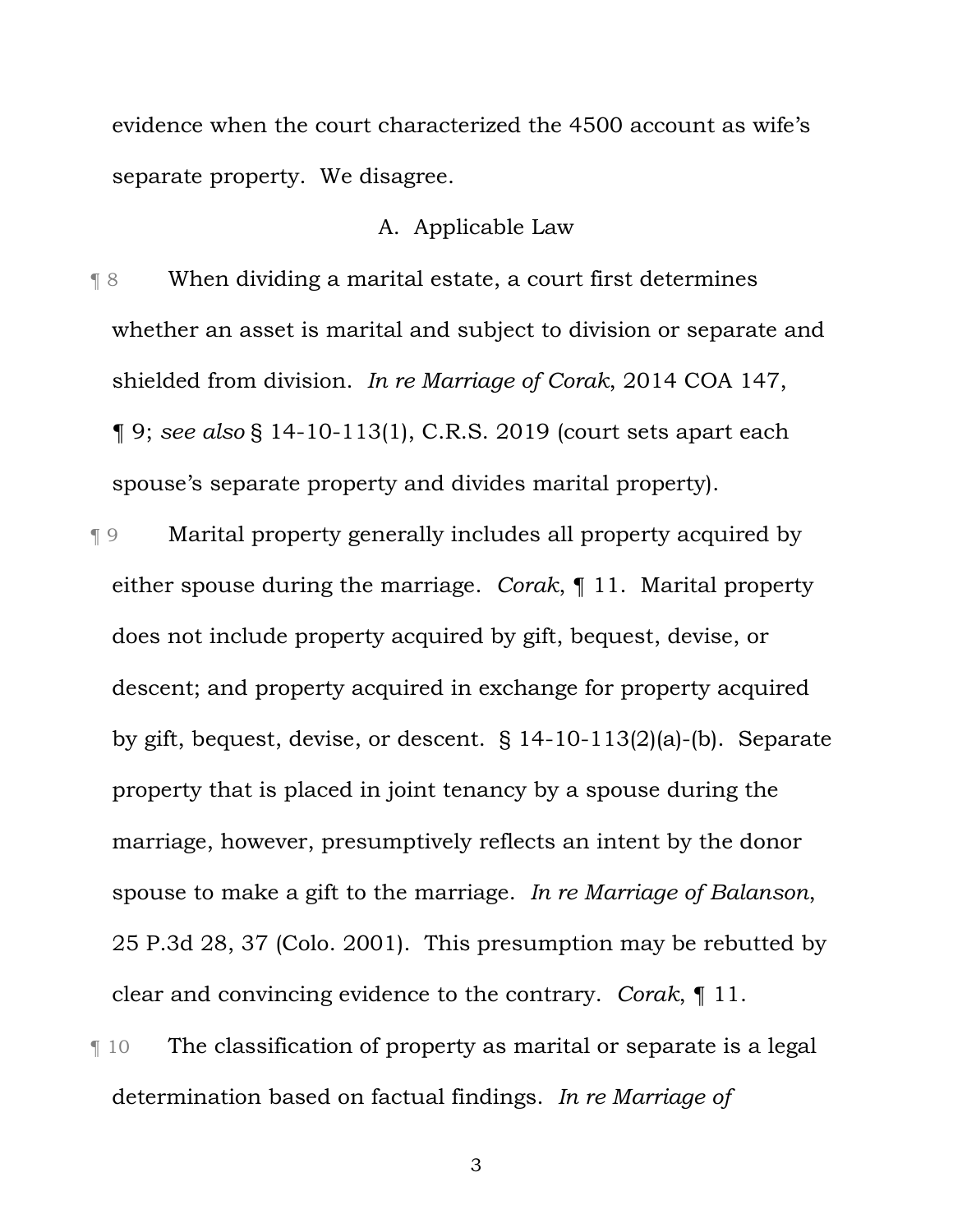*Williamson*, 205 P.3d 538, 540 (Colo. App. 2009). We defer to the district court's factual findings concerning the classification of property, but we independently review the legal standard it applied. *In re Marriage of Krejci*, 2013 COA 6, ¶ 3.

B. Characterization of Life Insurance Proceeds ¶ 11 We first address whether wife received the life insurance proceeds as an inheritance (a bequest) or as a gift. We conclude that the life insurance proceeds were acquired by gift. *See In re Marriage of Sharp*, 823 P.2d 1387, 1388-89 (Colo. App. 1991) (insurance proceeds received as a beneficiary to a life insurance policy are acquired by  $g$ ift).<sup>1</sup> The other methods of acquisition under section  $14-10-113(2)$ (a) — by bequest, devise, or descent do not apply because wife received the life insurance proceeds pursuant to a marital settlement agreement incorporated into a prior divorce decree, not by any testamentary or intestate distribution. The question becomes whether wife then gifted this

 $\overline{a}$ 

<sup>1</sup> Indeed, husband conceded this point in the trial court. In the joint trial management certificate, husband argued that "it is clear from the facts that the proceeds from the life insurance policy to [w]ife were a gift to her and, thus, separate property." He then argued that the wife converted the separate property to marital when she put them into the 4500 account.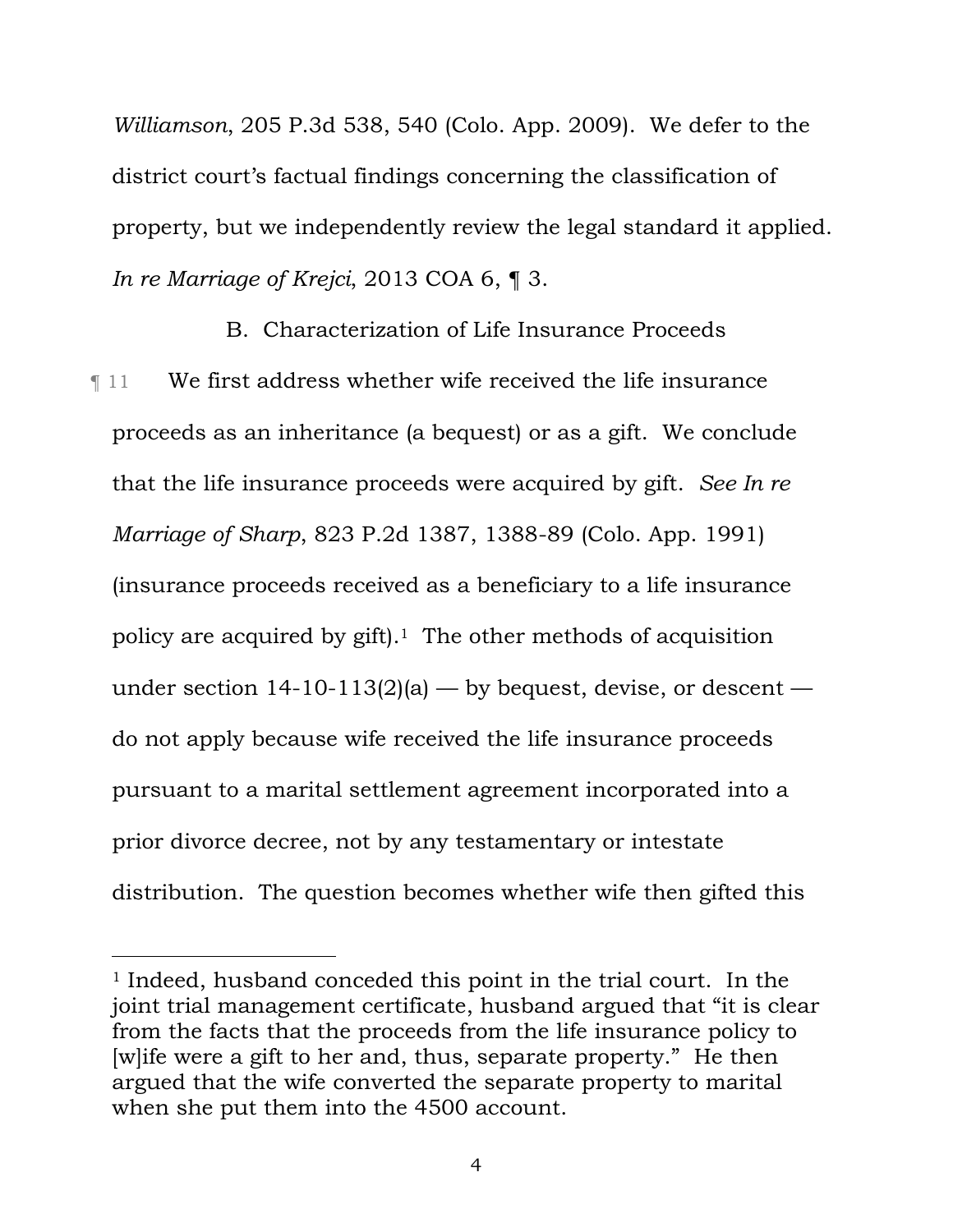separate property to the marital estate when she deposited it into the 4500 account.

## C. Separate or Marital Property?

¶ 12 The district court found that the 4500 account was intended to be wife's separate property. The court credited wife's testimony that she set up the 4500 account to include husband's name so that he could make disbursements from it for her daughters if something happened to her. Considering that a death resulted in wife's receipt of the funds, the court found it reasonable that death would be on her mind when she set up the account. The court also found it important that husband did not remove money from the 4500 account, even though he could have. The court emphasized that husband never took money from the 4500 account at any time, even after the joint checking account was closed.

¶ 13 Husband argues that the court ignored the law when it found that wife's explanation for putting his name on the 4500 account supplied clear and convincing evidence of the parties' intent that the account was wife's separate property. He argues that "[w]ife's motivation for making the transfer is legally irrelevant" and cannot serve as evidence overcoming the marital presumption. He relies on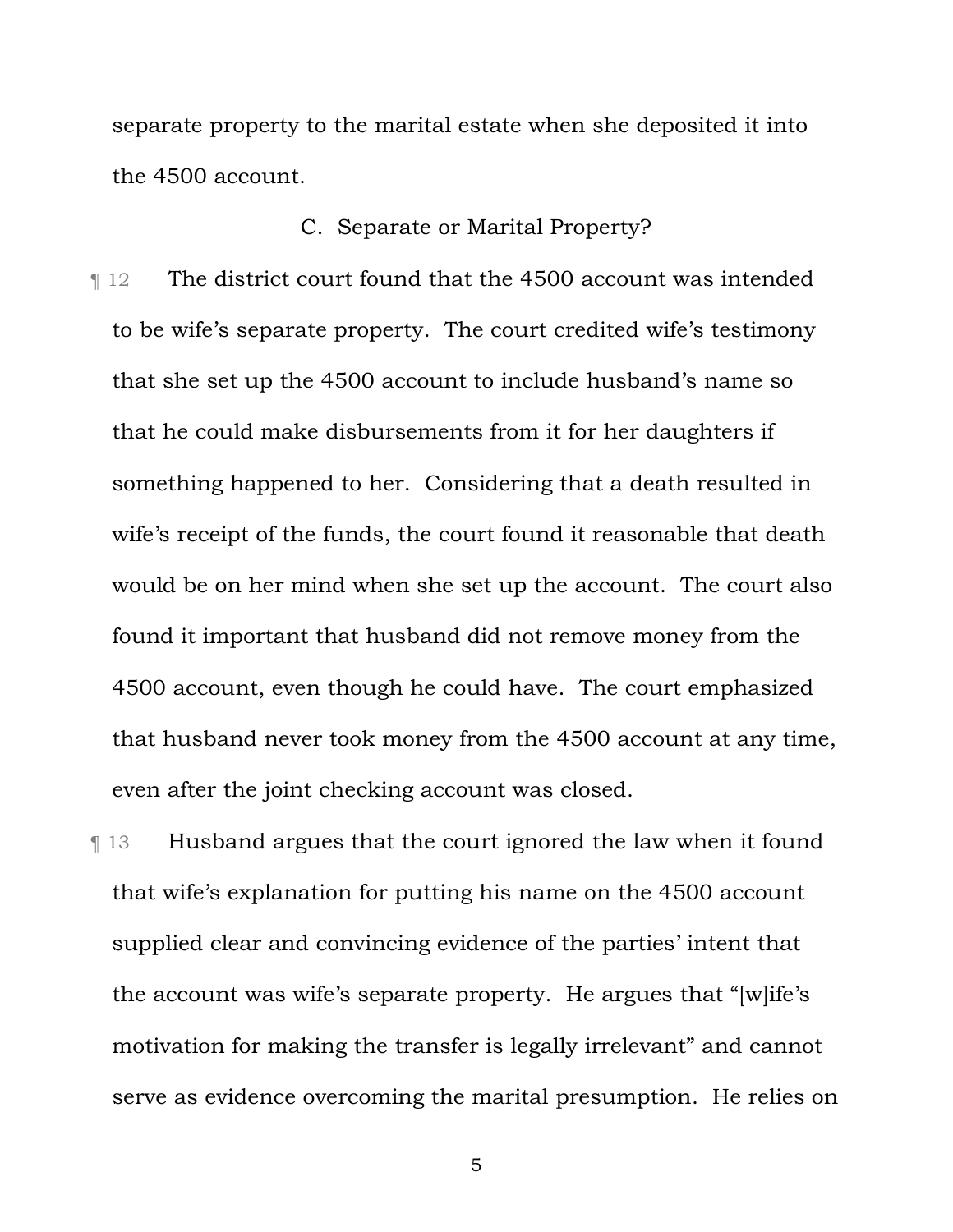*In re Marriage of Moncrief*, 36 Colo. App. 140, 535 P.2d 1137 (1975), and *In re Marriage of Bartolo*, 971 P.2d 699 (Colo. App. 1998).

¶ 14 In *Moncrief*, the husband purchased a home during the marriage with his premarital funds. 36 Colo. App. at 141, 535 P.2d at 1138. The parties jointly titled the home, explaining that they intended to avoid inheritance taxes in the event of the husband's death. *Id.* They used the home as the family residence during the marriage. *Id.* The district court characterized the home as a marital asset, and the division affirmed. *Id.* The division held that the parties' explanation for why they jointly titled the home did not overcome the presumption that a gift to the marriage occurred; the explanation merely expressed a reason why the gift was made. *Id.* at 141-42, 535 P.2d at 1138.

¶ 15 In *Bartolo*, the wife and her mother owned a residence as joint tenants, which was conveyed to the parties after the marriage. 971 P.2d at 699. When the parties later experienced marital difficulties, they reconveyed the residence to the wife at her request in a "gift deed," and the husband moved out of the house. *Id.* at 700. He then testified, however, that he did not intend the reconveyance to be a gift to the wife. *Id.* The district court found that the husband's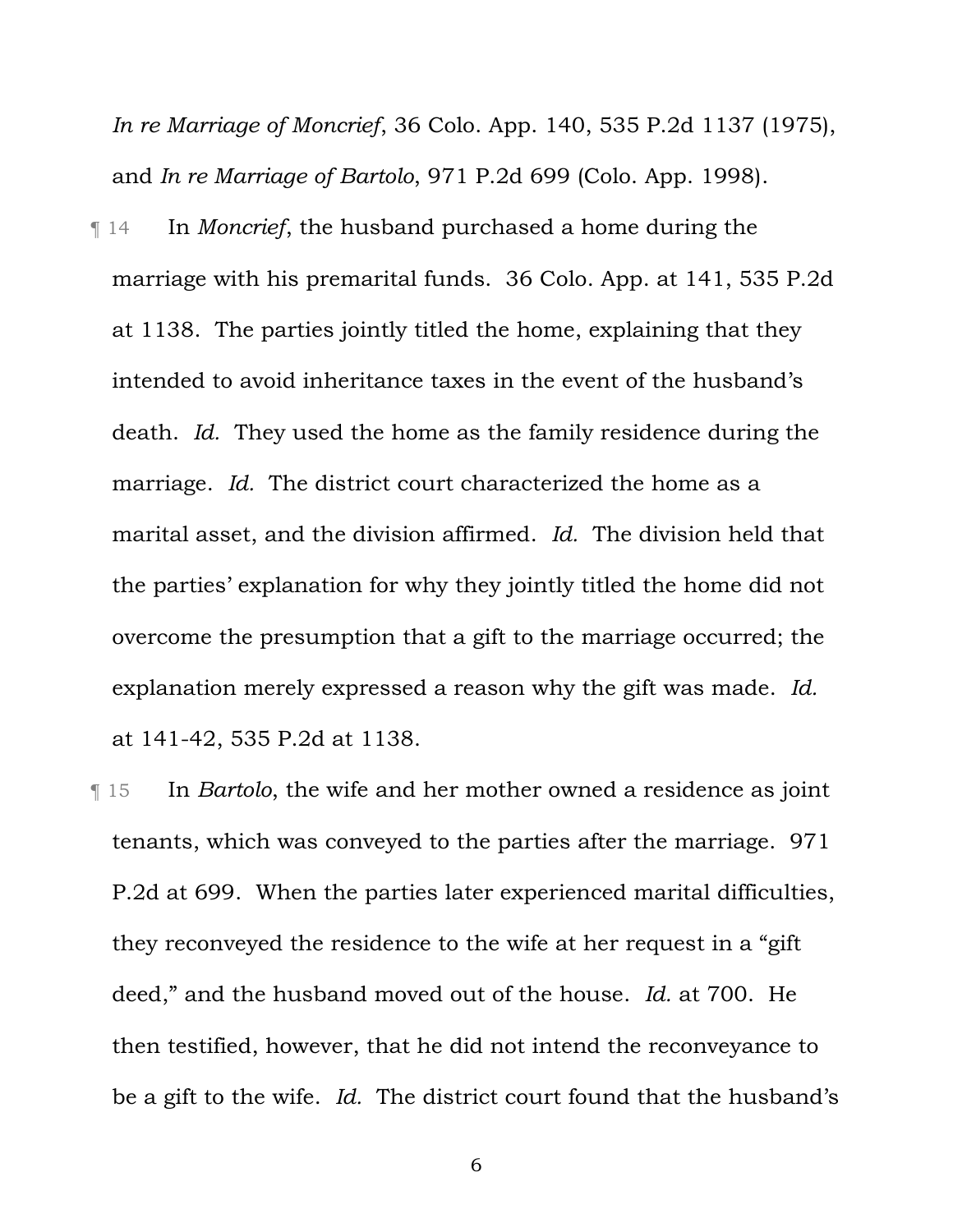reconveyance was a gift to the wife; thus, the residence was the wife's separate property. *Id.* In affirming the district court's finding, the division concluded that the husband's testimony was not "dispositive" of the gift issue. *Id.* The division explained that the district court was "free to consider all the relevant facts and circumstances in making its determinations." *Id.*

¶ 16 These cases suggest that a spouse cannot rebut the gift presumption simply by giving a reason for the property transfer. Neither case holds, however, that the reason for placing separate property in joint tenancy or for transferring marital property to one spouse is irrelevant. To the contrary, whether a party has rebutted the gift presumption is a factual question that hinges on the parties' intent and acts and is based on the court's consideration of all the relevant facts and circumstances. *See id.*

¶ 17 So, while wife's motivation for placing husband's name on the 4500 account, standing alone, may not be dispositive of whether she rebutted the gift presumption, the district court could still consider her rationale as part of the court's overall analysis and factor it into the ruling. *See id.* We therefore conclude that the court did not commit reversible error in considering wife's reason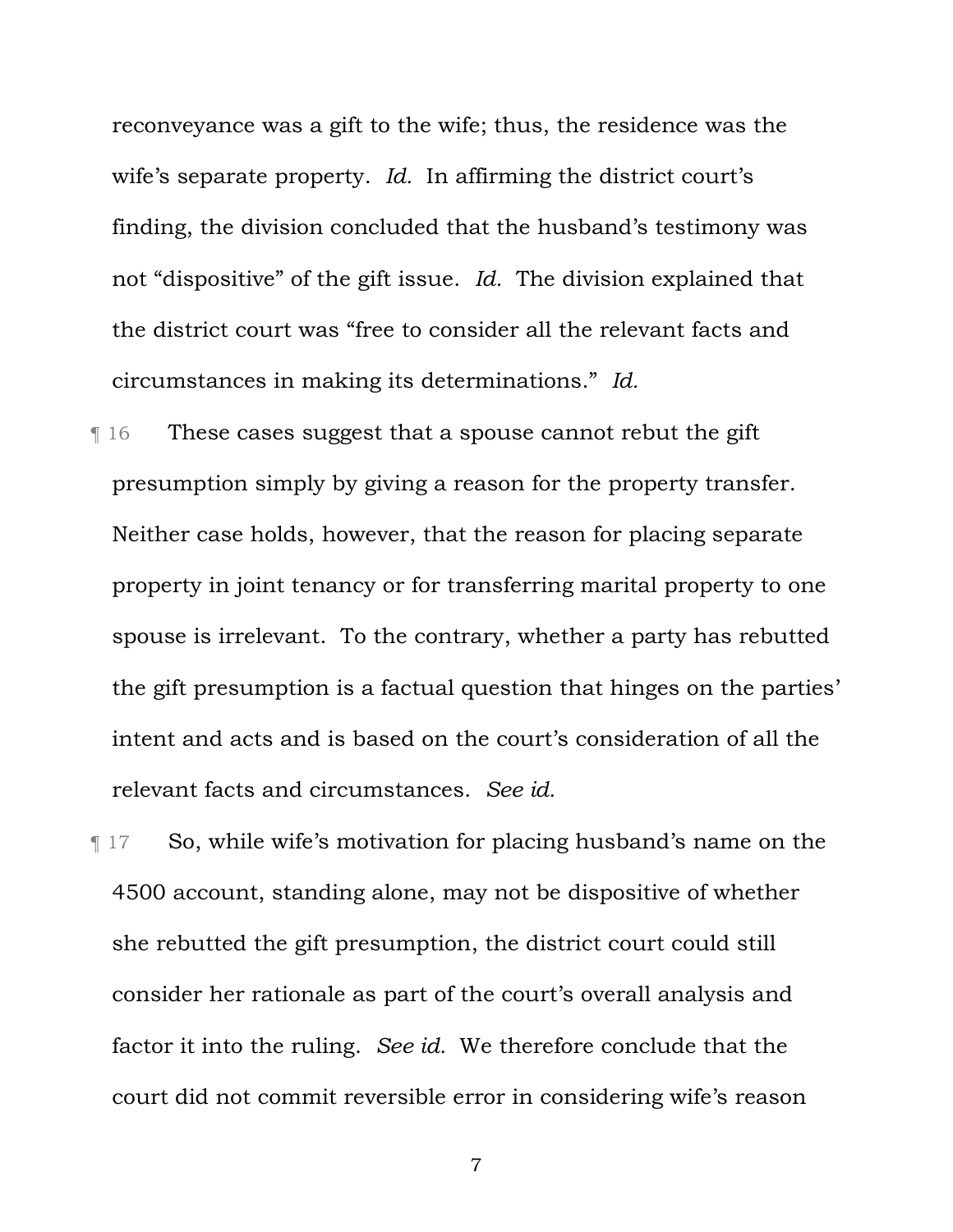for putting the 4500 account in both parties' names. Moreover, we conclude that, unlike in *Moncrief*, the court did not base its decision solely on wife's motivation for jointly titling the 4500 account.

¶ 18 In fact, the court found that the parties' use of the 4500 account during the marriage was the most persuasive evidence in determining whether wife established through clear and convincing evidence that the account was her separate property. With record support, the court found that only wife withdrew money from the account. The court also found that husband never took money from the 4500 account, even when he could and even after wife closed the joint checking account. To be sure, husband testified that he relied on the money in the joint checking account to pay for his expenses. But after wife closed the joint checking account, husband went into debt and had to withdraw funds from his separate investment accounts to meet his needs. The evidence that husband chose to go into debt rather than take money from the 4500 account supports the court's conclusion that the account was intended to be wife's separate property. *See Bartolo*, 971 P.2d at 699 (noting how the parties treated the property after the title change at issue); *Moncrief*, 36 Colo. App. at 141, 535 P.2d at 1138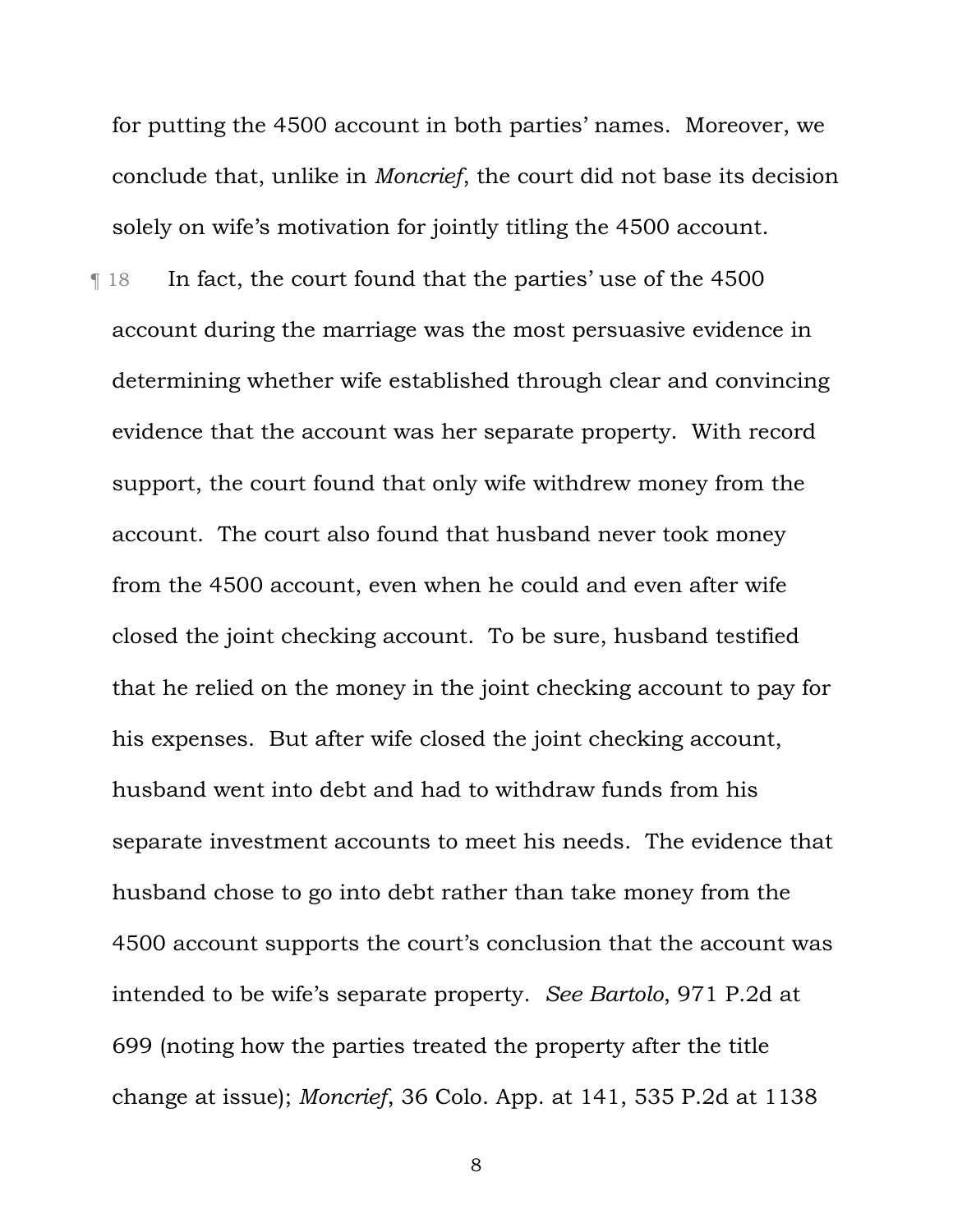(same); *see also In re Estate of Owens*, 2017 COA 53, ¶ 22 (the district court resolves disputed factual issues, determines witnesses' credibility, and determines the weight to accord testimony, and the inferences to be drawn from the evidence).

¶ 19 We disagree with husband's argument that these findings are insufficient. "A trial court's order must contain findings of fact and conclusions of law sufficiently explicit to give an appellate court a clear understanding of the basis of its order and to enable the appellate court to determine the grounds upon which it rendered its decision." *In re Marriage of Rozzi*, 190 P.3d 815, 822 (Colo. App. 2008). The court's findings reflect its consideration of the conflicting evidence, show which evidence it found persuasive, and allow us to conclude that the evidence supports its conclusion that the 4500 account was wife's separate property.

**T** 20 We are not persuaded by husband's argument that the court created a new requirement that spouses must withdraw money from marital accounts or risk losing their right of ownership. Instead, the court simply concluded that, under the facts and circumstances presented here, husband's failure to withdraw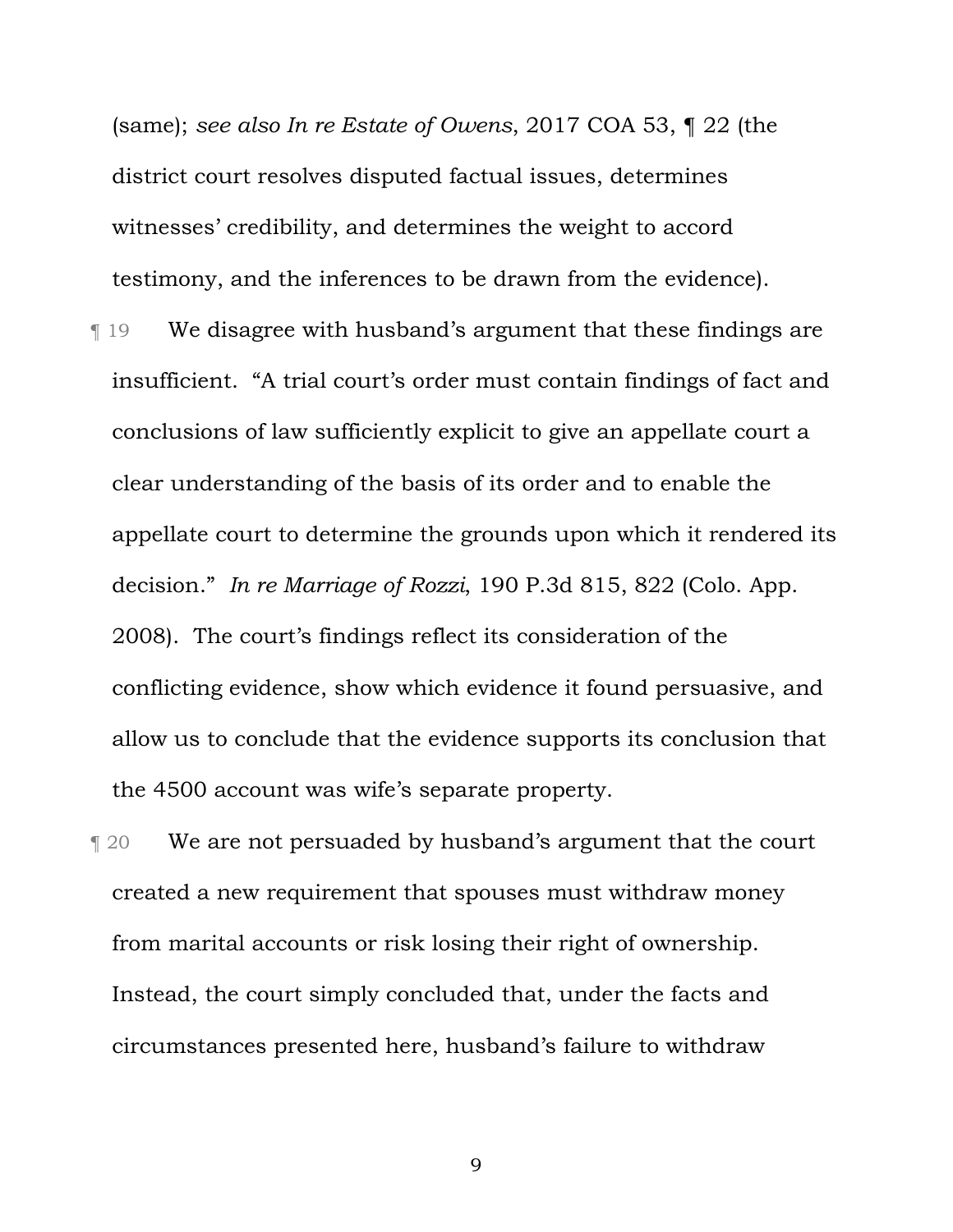money from the 4500 account supports a conclusion that the account was intended to be wife's separate property.

**Texture 121** We are also not persuaded by husband's apparent assertion that the court's comment that it "ha[d] some doubts" about the evidence undermines its conclusion that wife rebutted the gift presumption with clear and convincing evidence. Reading the order in context, the court's "doubts" seem to stem mostly from the conflict between wife's testimony that the 4500 account was exclusively for her daughters' benefit, and one daughter's testimony that wife spent the money on herself and not on the daughters or as Mr. Chandler intended.

¶ 22 As the district court explicitly noted, clear and convincing evidence is that which persuades the fact finder that the contention is highly probable, *People in Interest of Marquardt*, 2014 COA 57, ¶ 14, *aff'd,* 2016 CO 4, and free from serious or substantial doubt. *People in Interest of R.F.*, 2019 COA 110, ¶ 16. Clear and convincing evidence does not have to be proven "beyond a reasonable doubt." *See People in Interest of A.J.L.*, 243 P.3d 244, 251 (Colo. 2010) (clear and convincing evidence is more than a preponderance but more easily met than the "beyond a reasonable